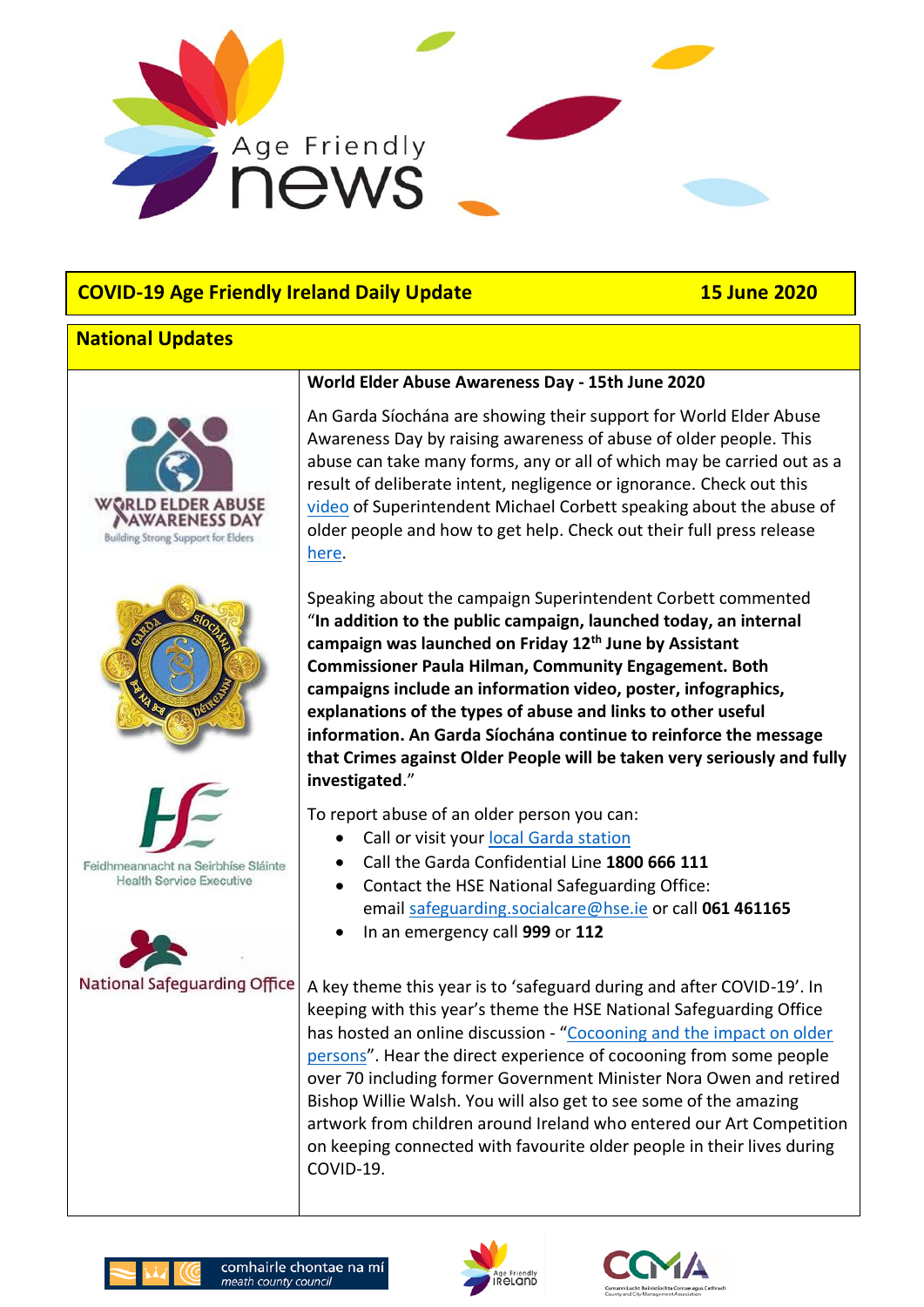

# **Taoiseach, Minister for Health, Minister for Transport and CEO of the National Transport Authority launch campaign on Face Coverings**

Taoiseach Leo Varadkar TD, Minister for Health Simon Harris TD, Minister for Transport Shane Ross and Anne Graham, CEO of the National Transport Authority (NTA) have today launched a campaign on face coverings. Face coverings are recommended in situations where social distancing is not possible, for example in shops and on busy public transport, or if you are meeting someone who is vulnerable to the virus, for example people who are cocooning. Wearing cloth face coverings may help prevent people who do not know they have the virus from spreading it to others. Wearing of face coverings is recommended in the following circumstances:

- when staying 2 metres apart from people is difficult for example, in shops, shopping centres or public transport
- by people visiting the homes of those who are cocooning
- by people who are being visited in their homes by those who are cocooning

Check out the full press release [here](https://www.gov.ie/en/press-release/37b63-taoiseach-minister-for-health-minister-for-transport-and-ceo-of-the-national-transport-authority-launch-campaign-on-face-coverings/)

## **Decade of Healthy Ageing - World Elder Abuse Awareness Day Webinar**

The International Network for the Prevention of Elder Abuse with the United Nations Department of Economic and Social Affairs (UN DESA) and the NGO Committees on Ageing in New York, Geneva and Vienna with co-sponsorship from Office of the High Commissioner for Human Rights (OHCHR), the World Health Organisation (WHO), The United Nations Population Fund (UNFPA), AARP (a United States-based interest group whose stated mission is "to empower people to choose how they live as they age") and the Groups of Friends of Older Persons in New York and Geneva are hosting a [WEBINAR: World Elder Abuse](https://mcusercontent.com/c7943277461ee4157547221f2/files/7359de67-a00d-4677-823e-62d34191622f/WEAAD_16_June_2020.pdf)  Awareness Day - [The Impact of COVID-19 on Violence, Abuse and](https://mcusercontent.com/c7943277461ee4157547221f2/files/7359de67-a00d-4677-823e-62d34191622f/WEAAD_16_June_2020.pdf)  [Neglect of Older Persons,](https://mcusercontent.com/c7943277461ee4157547221f2/files/7359de67-a00d-4677-823e-62d34191622f/WEAAD_16_June_2020.pdf) tomorrow the 16<sup>th</sup> June at 1pm. An expert panel will discuss the following themes: Verbal abuse and hate speech: Do they lead to other types of abuse? When do under or/and over-protection become abuse? Have lockdowns increased the risk of financial exploitation? What are examples of passive and active neglect? For more information or to register for the webinar click [here](https://us02web.zoom.us/webinar/register/WN_ArmccdPbTGeuqfB2kdinyw)





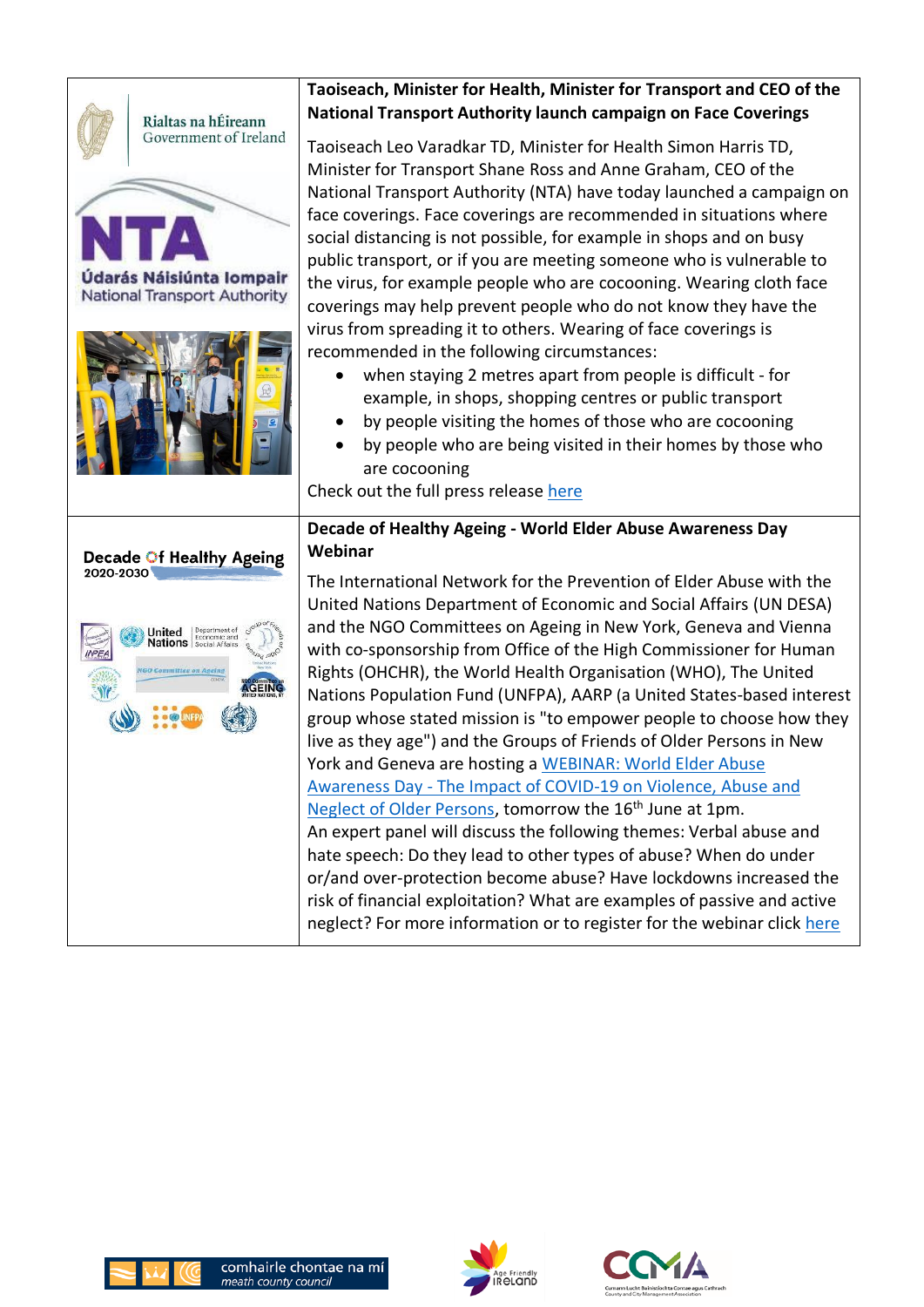| <b>Guidance on shopping during COVID-19</b>                                                                                               |                                                                                                                                                                                                                                                                                                                                                                                                                                                                                                                                                                                                                                                                                                                                                                                                                                                                                                                                                                                                                                                                                                                                                                                                                                                                                                          |
|-------------------------------------------------------------------------------------------------------------------------------------------|----------------------------------------------------------------------------------------------------------------------------------------------------------------------------------------------------------------------------------------------------------------------------------------------------------------------------------------------------------------------------------------------------------------------------------------------------------------------------------------------------------------------------------------------------------------------------------------------------------------------------------------------------------------------------------------------------------------------------------------------------------------------------------------------------------------------------------------------------------------------------------------------------------------------------------------------------------------------------------------------------------------------------------------------------------------------------------------------------------------------------------------------------------------------------------------------------------------------------------------------------------------------------------------------------------|
| <b>Citizens</b><br><b>Information</b><br><b>NSAI</b>                                                                                      | Citizens Information have put together some guidance on shopping<br>during COV19. This guidance includes how to plan for your shopping,<br>what to consider before going shopping and how to shop safely.<br>While some older people are continuing to cocoon there are some who<br>are beginning to venture out and it's important to know what to<br>expect. Some of the main points to note are:<br>You may be required to queue as shops are limiting the number                                                                                                                                                                                                                                                                                                                                                                                                                                                                                                                                                                                                                                                                                                                                                                                                                                     |
| <b>COVID-19</b> Shopping Centre<br>Recovery and Protection Guide<br>$\circ$<br>J<br>$\delta \rightarrow 0$<br>6⊿<br>€<br>œ<br>Ø<br>笔<br>◈ | of people in the shop at the same time in order to allow for<br>physical distancing. There will be clear markings on the floor to<br>aid queueing and physical distancing while shopping. In some<br>cases, there may be a one-way system depending on the layout<br>of the shop<br>The National Standards Authority of Ireland (NSAI) guidelines<br>suggest that there will be no public seating, no WIFI and limited<br>parking spaces (prohibited use of public seating will mean that<br>you may have to stand for long periods of time so this is<br>something to be mindful of)<br>Shoppers are urged to sanitise their hands on entering and<br>leaving the shop and always adhere to proper cough/sneeze<br>etiquette. Avoid contact with surfaces as much as possible<br>Avoid lingering in the shop for any longer than necessary by<br>stopping to chat with staff and fellow shoppers<br>If using a basket or trolley to shop, sanitise its handle. It is not<br>recommended that you wear disposable gloves as they can give<br>you a false sense of security and your hands can get<br>contaminated when you take them off. Shoppers are<br>encouraged to wear a face covering/mask<br>Use contactless payments where possible<br>Priority shopping times for older people remain in place |
|                                                                                                                                           | If you are feeling unwell you should not go out<br>HSE launches study to test for Covid-19 antibodies in the Irish<br>population                                                                                                                                                                                                                                                                                                                                                                                                                                                                                                                                                                                                                                                                                                                                                                                                                                                                                                                                                                                                                                                                                                                                                                         |
| Feidhmeannacht na Seirbhíse Sláinte<br><b>Health Service Executive</b>                                                                    | The Health Service Executive will invite more than 5,000 people to take<br>part in a new study which aims to measure exposure to Covid-19 across<br>the Irish population. The study hopes to identify people who have<br>antibodies for the virus and add to the HSE's knowledge about what<br>protection they may have against re-infection. Read more here                                                                                                                                                                                                                                                                                                                                                                                                                                                                                                                                                                                                                                                                                                                                                                                                                                                                                                                                             |
|                                                                                                                                           | Visitors will be permitted in nursing homes for the first time since<br><b>March from today</b><br>For the first time since March, people will be permitted to visit loved<br>ones in nursing homes from today. There are, however, strict protocols<br>in place to help prevent the spread of Covid-19 in such residential<br>settings which have been severely affected during the pandemic.<br>The move to allow visitors to nursing homes again had originally been<br>earmarked for the beginning of Phase Three on the 29 <sup>th</sup> of June, but<br>chief medical officer Dr Tony Holohan has said it was felt the<br>"conditions are right for us to bring that forward". Read more here                                                                                                                                                                                                                                                                                                                                                                                                                                                                                                                                                                                                      |





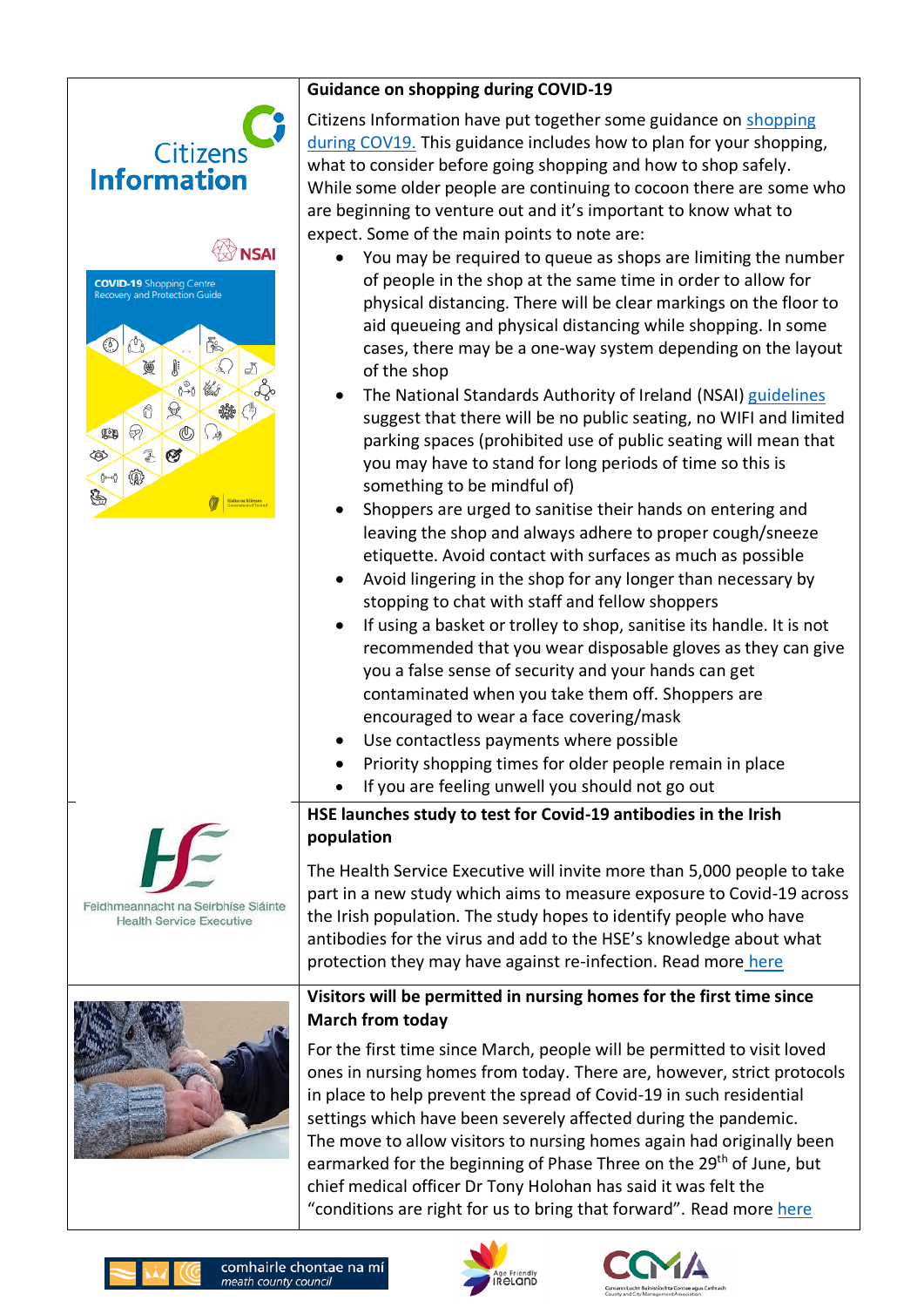## **Local Updates**









#### **Alcohol & Older People Webinar**

Our Age Friendly Programme Manager in Fingal, Louise Edmonds cohosted a webinar on 'Alcohol and Older People' with the North Dublin Regional Drug & Alcohol Task Force on the 10<sup>th</sup> of June. For those who missed the webinar and would like to watch it back you can access it [here.](https://www.youtube.com/watch?v=dTRJXYZqr-o) Louise has also shared her [presentation](https://agefriendlyireland.ie/wp-content/uploads/2020/06/Age-Friendly-Fingal-Alcohol-and-Older-People-Webinar-10th-June-2020-2.pdf) and the [presentation](https://agefriendlyireland.ie/wp-content/uploads/2020/06/Alcohol-Older-People-Webinar-PP-Final.pdf) from Richie Stafford from the North Dublin Regional Drug & Alcohol Task Force. You will find the VINTAGE report as referenced in the Webina[r here](https://agefriendlyireland.ie/wp-content/uploads/2020/06/VINTAGE-Report-Best-Practice_final-1.pdf) and the link to the EMCDDA Xchange Registry [here.](https://www.emcdda.europa.eu/best-practice/xchange) If any of you would like further information or referral forms for the North Dublin Community Care Service, please email [barbara@ndublincare.ie](mailto:barbara@ndublincare.ie) or call **(01) 22 33 493**. If you would like more information regarding the Fingal Families family support service or referral forms, please email [siobhan@ndublinrdtf.ie](mailto:siobhan@ndublinrdtf.ie) or call **(01) 22 33 493**

#### **4-week online Yoga in Mayo**

Age Friendly Mayo has partnered up with Mayo Sports Partnership to provide an online home friendly yoga class. This class is tailored specifically to suit the active age cocooning or remaining at home. The programme is being provided by Noreen O'Grady 'Noga-Yoga' from Castlebar and it will run for 4 weeks. To register contact Ray (Sports Inclusion Development Officer) on 087 6973093 or email [rmcnamara@mayococo.ie](mailto:rmcnamara@mayococo.ie)

#### **Together Apart - Collecting Your Wicklow 2020 Stories**

Together Apart: Wicklow Stories 2020 is a new initiative to capture your experiences of Wicklow life at the current time. A new initiative from Wicklow County Council is setting out to create a "People's Archive" to capture and share photos, stories and experiences of Wicklow life 2020 and all are invited to participate. Whether you are at home cocooning, remote working, home-schooling children or providing an essential service to keep society functioning, the "Together Apart: Wicklow 2020 Stories" would love to record your experiences. This project is a joint initiative of Wicklow County Council's Heritage Office, Archives and Library Service. People of all ages are invited to participate by sending photographs, stories, drawings, poems, sketches, anecdotes, articles and observations. All content received will be archived and shared on our online community heritage website [www.heritage.wicklowheritage.org](http://www.heritage.wicklowheritage.org/) People can contribute by email to: [wicklow2020stories@gmail.com](mailto:wicklow2020stories@gmail.com)





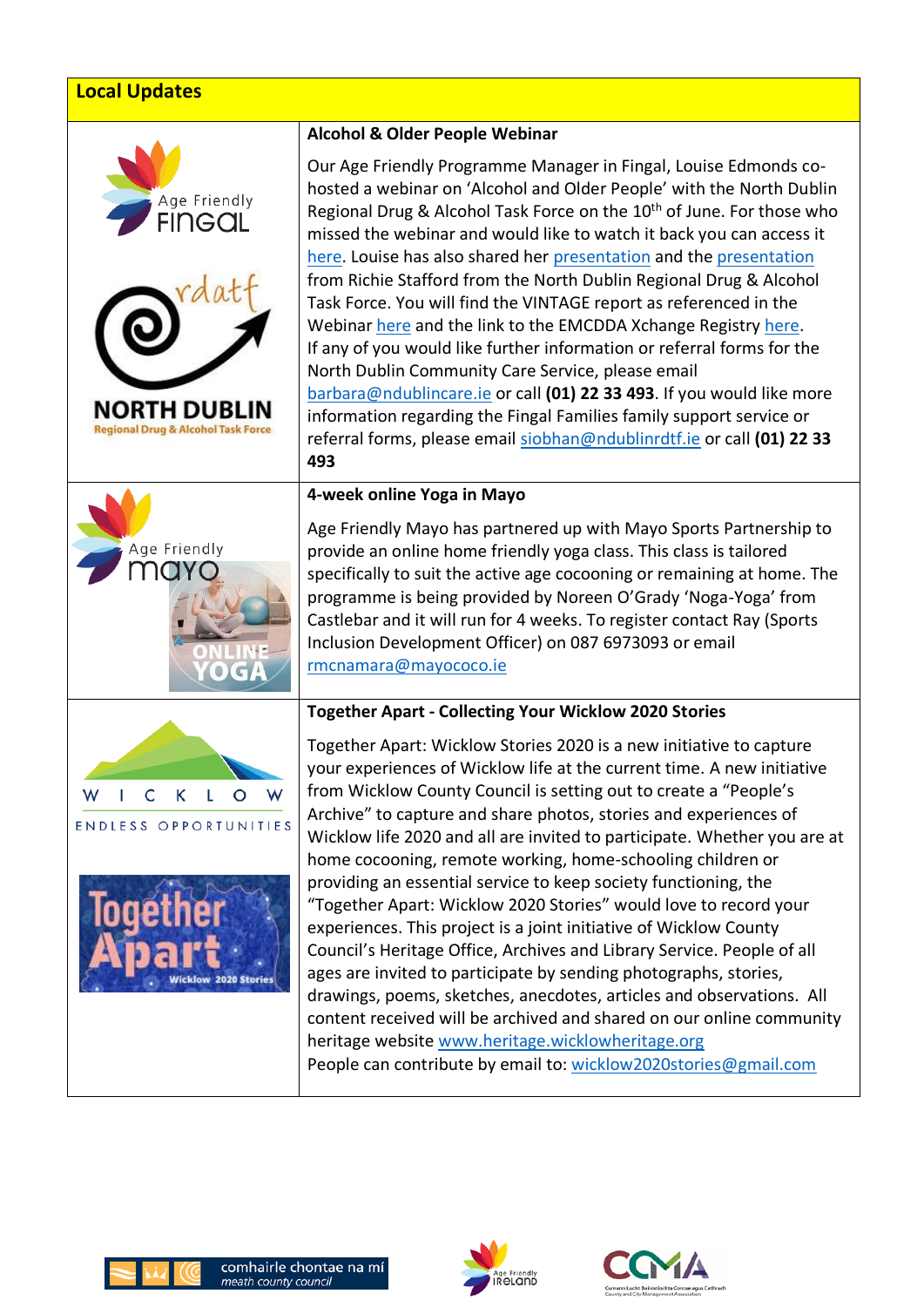### **Your Voice**



We've heard about so much good work going on all around the country, please let us know what's happening in your area so we can share those innovative ideas with everyone. Please email us your news to Rachel at [rleavy@meathcoco.ie](mailto:rleavy@meathcoco.ie) Information is one thing we can share right now!

### **International Updates**



#### **France announces significant lifting of restrictions**

French President Emmanuel Macron has announced a number of coronavirus restrictions are being lifted. Cafes and restaurants are reopening across France and travel to other European countries will be allowed. People will also be able to visit family members in retirement homes, which have been hit particularly hard by the Covid-19 outbreak. Read more [here](https://www.bbc.com/news/world-europe-52978327)

"Das Rheingold" is part of Germany's cultural DNA. The dramatic opera written by Richard Wagner tells the story of gods and goddesses, giants and dwarfs, stolen gold, love and hate. It is usually played in extravagant theatres, but because of COVID-19, that's no longer possible. So, the capital's main opera house, the Deutsche Oper, got creative - staging an open-air, socially distanced performance on the building's outdoor car deck. Read more [here](https://www.euronews.com/2020/06/12/wagner-in-a-car-park-berlin-opera-adapts-to-covid-19?utm_source=newsletter&utm_medium=special_coverage&utm_campaign=coronavirus&_ope=eyJndWlkIjoiZjIzZWM1MDYzNzk4ZmI4MGJiN2RkZGNlOWJkZDVmNTIifQ%3D%3DH)

## **Important Tips**

Always have your **Eircode** close by in case of emergency. You can find your Eircode [here](https://finder.eircode.ie/#/)

Perhaps keep a **daily diary** to record the people you are in contact with every day, so if you develop symptoms it will be easier to trace them